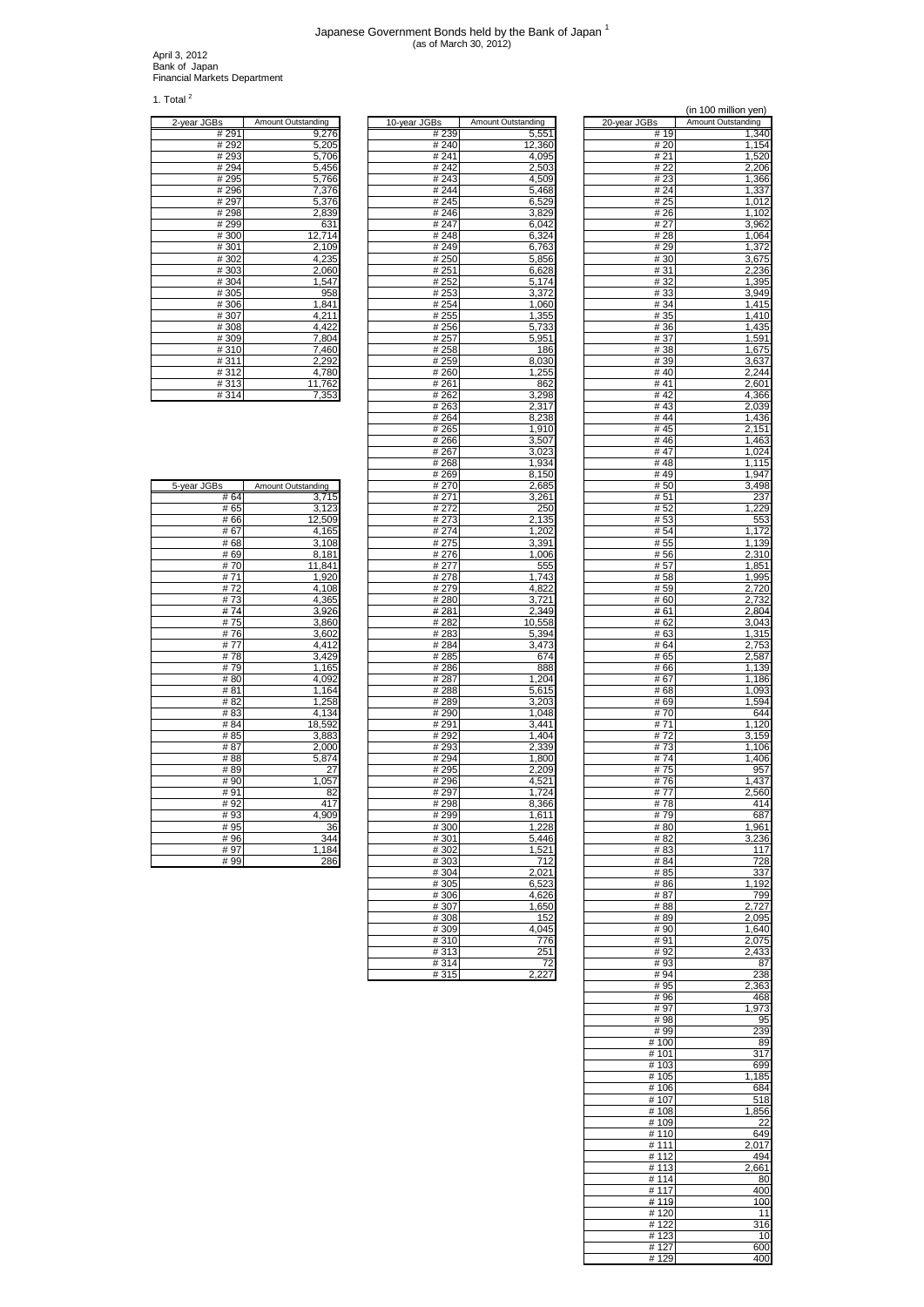| 30-year JGBs         | Amount Outstanding |
|----------------------|--------------------|
| #2                   | 53                 |
| #3                   | 256                |
| #4                   | 589                |
| #5                   | 201                |
| #6                   | 1                  |
| #7                   | 244                |
| # 8                  | 38                 |
| #9                   |                    |
| 10<br>#              | 645                |
| 11<br>#              | $\overline{74}$    |
| 12<br>#              | 31                 |
| 13<br>#              | 4                  |
| $\overline{14}$<br># | 56                 |
| $\overline{1}5$<br># | 259                |
| 16<br>#              | 666                |
| # $17$               | 395                |
| 18<br>#              | 75                 |
| 19<br>#              | $\mathbf{i}$       |
| # 20                 | 611                |
| #21                  |                    |
| # 22                 | 143                |
| #23                  | 87                 |
| # 24                 | 370                |
| #25                  | 298                |
| #26                  | 410                |
| # 27                 | 555                |
| #28                  | 81                 |
| #29                  | 335                |
| #31                  | 20                 |
| 400                  | ACA                |

| 30-year JGBs | Amount Outstanding | Floating-rate JGBs | Amount Outstanding | Inflation-Indexed Bonds | Amount Outstanding |
|--------------|--------------------|--------------------|--------------------|-------------------------|--------------------|
| #2           | 53                 | # 8                | 66                 | #1                      | З                  |
| #3           | 256                | #9                 | 649                | #2                      | 90                 |
| #4           | 589                | #10                | 564                | #3                      | 435                |
| #5           | 201                | $\overline{\#}$ 11 | 568                | #4                      | 567                |
| #6           |                    | #12                | 188                | #5                      | 244                |
| #7           | 244                | #13                | 897                | #6                      | 699                |
| #8           | 38                 | #14                | 100                | #7                      | 341                |
| #9           | 1                  | #15                | 628                | # 8                     | 1,441              |
| #10          | 645                | #16                | 903                | #9                      | 578                |
| # 11         | 74                 | #17                | 281                | #10                     | 949                |
| #12          | 31                 | #18                | 258                | # 11                    | 394                |
| #13          | 4                  | #19                | 316                | #12                     | 1,131              |
| #14          | 56                 | #20                | 461                | #13                     | 283                |
| #15          | 259                | #21                | 1,195              | #14                     | 1,763              |
| #16          | 666                | #22                | 1,077              | #15                     | 343                |
| #17          | 395                | #23                | 741                | #16                     | 897                |
| #18          | 75                 | #24                | 557                |                         |                    |
| #19          | 1                  | # 25               | 892                |                         |                    |
| #20          | 611                | #26                | 339                |                         |                    |
| #21          | 1                  | #27                | 233                |                         |                    |
| #22          | 143                | #28                | 272                |                         |                    |
| #23          | 87                 | #29                | 378                |                         |                    |
| #24          | 370                | #30                | 337                |                         |                    |
| #25          | 298                | #31                | 221                |                         |                    |
| #26          | 410                | #32                | 388                |                         |                    |
| # 27         | 555                | #33                | 526                |                         |                    |
| #28          | 81                 | #34                | 365                |                         |                    |
| #29          | 335                | # 35               | 165                |                         |                    |
| #31          | 20                 | #36                | 386                |                         |                    |
| #32          | 464                | #37                | 1,150              |                         |                    |
|              |                    | #38                | 1,005              |                         |                    |
|              |                    | #39                | 785                |                         |                    |
|              |                    | #40                | 368                |                         |                    |
|              |                    | #41                | 661                |                         |                    |
|              |                    | #42                | 723                |                         |                    |
|              |                    | #43                | 1,362              |                         |                    |
|              |                    | #44                | 718                |                         |                    |
|              |                    | #45                | 737                |                         |                    |
|              |                    | #46                | 419                |                         |                    |
|              |                    | #47                | 557                |                         |                    |
|              |                    | #48                | 442                |                         |                    |

| Inflation-Indexed Bonds | Amount Outstanding |
|-------------------------|--------------------|
| # 1                     |                    |
| #2                      | 90                 |
| #3                      | 435                |
| #4                      | 567                |
| # 5                     | 244                |
| #6                      | 699                |
| #7                      | 341                |
| # 8                     | 1,441              |
| # 9                     | 578                |
| # 10                    | 949                |
| #<br>11                 | 394                |
| # 12                    | 1,131              |
| #13                     | 283                |
| # 14                    | 1,763              |
| #15                     | 343                |
| #<br>16                 | 89                 |

2. Asset Purchase Program<sup>3</sup>

| 2-year JGBs | Amount Outstanding |
|-------------|--------------------|
| #296        | 73                 |
| # 297       | 1,532              |
| # 298       | 1,646              |
| # 299       | 472                |
| #300        | 1,034              |
| #301        | 1,500              |
| #302        | 1,714              |
| #303        | 1,321              |
| #304        | 521                |
| #305        | 765                |
| #306        | 1,100              |
| #307        | 1,441              |
| #308        | 2,531              |
| #309        | 7,771              |
| #310        | 5,195              |
| #311        | 2,275              |
| #312        | 4,780              |
| #313        | 11,762             |
| #314        | 7,353              |

| 2-year JGBs | Amount Outstanding | 5-year JGBs | Amount Outstanding | 10-year JGBs | Amount Outstanding |
|-------------|--------------------|-------------|--------------------|--------------|--------------------|
| #296        |                    | # 68        | 20                 | # 244        |                    |
| # 297       | 1,532              | # 69        | 428                | #245         |                    |
| #298        | .646               | #70         | 1,031              | # 247        |                    |
| #299        | 472                | #71         | 24                 | #248         |                    |
| #300        | 1.034              | #72         |                    | # 249        |                    |
| #301        | .500               | #73         | 1,098              | # 250        |                    |
| #302        | 714                | #76         | 172                | #251         | 6                  |
| #303        | 321،               | #78         | 203                | # 253        |                    |
| #304        | 521                | #79         | 359                | # 254        |                    |
| #305        | 765                | #80         | 6                  | # 256        |                    |
| #306        | i,100              | #82         | 303                | # 257        | 2,4                |

| (in 100 million yen) |
|----------------------|
| Annount Outstanding  |

| S     | Amount Outstanding | 5-year JGBs | Amount Outstanding | 10-year JGBs | Amount Outstanding |
|-------|--------------------|-------------|--------------------|--------------|--------------------|
| # 296 |                    | # 68        | 20                 | # 244        | 95                 |
| # 297 | ,532               | # 69        | 428                | #245         | 705                |
| #298  | ,646               | #70         | 1,031              | # 247        | 40                 |
| # 299 | 472                | #71         | 24                 | #248         | 41                 |
| #300  | 1,034              | #72         |                    | # 249        |                    |
| #301  | ,500               | #73         | 1,098              | # 250        |                    |
| #302  | ,714               | #76         | 172                | # 251        | 644                |
| #303  | 1,321              | #78         | 203                | # 253        | 29                 |
| #304  | 521                | #79         | 359                | # 254        | 60                 |
| #305  | 765                | #80         | 6                  | # 256        | 466                |
| #306  | 1,100              | #82         | 303                | # 257        | 2,470              |
| #307  | 1,441              |             |                    | # 258        | 69                 |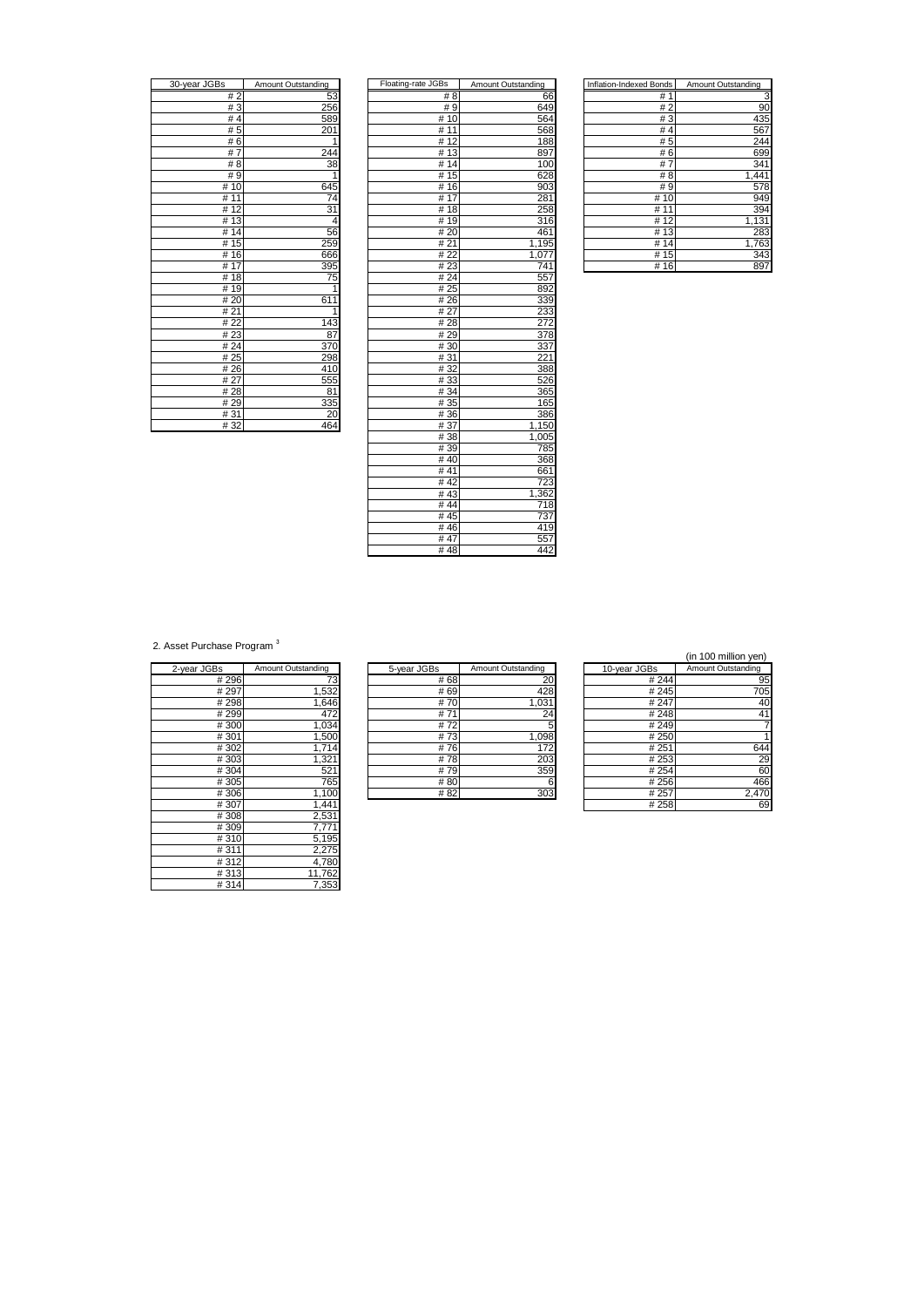<sup>3.</sup> Excluding the Asset Purchase Program <sup>4</sup>

| 2-year JGBs | Amount Outstanding |
|-------------|--------------------|
| # 291       | 9,276              |
| # 292       | 5,205              |
| #293        | 5,706              |
| #294        | 5,456              |
| #295        | 5,766              |
| #296        | 7,303              |
| #297        | 3,844              |
| #298        | 1,193              |
| # 299       | 159                |
| #300        | 11,680             |
| #301        | 609                |
| #302        | 2,521              |
| #303        | 739                |
| #304        | 1,026              |
| #305        | 193                |
| #306        | 741                |
| #307        | 2,770              |
| #308        | 1,891              |
| #309        | 33                 |
| #310        | 2,265              |
| #311        |                    |

|               |                    |                   |                    |                                | un 100 million you) |
|---------------|--------------------|-------------------|--------------------|--------------------------------|---------------------|
| 2-year JGBs   | Amount Outstanding | 10-year JGBs      | Amount Outstanding | 20-year JGBs                   | Amount Outstanding  |
| #291          | 9,276              | #239              | 5,551              | # 19                           | 1,340               |
| # 292         | 5,205              | #240              | 12,360             | # 20                           | 1,154               |
| # 293<br>#294 | 5,706<br>5,456     | #241<br>#242      | 4,095<br>2,503     | # 21<br># 22                   | 1,520<br>2,206      |
| #295          | 5,766              | #243              | 4,509              | #23                            | 1,366               |
| #296          | 7,303              | #244              | 5,373              | #24                            | 1,337               |
| # 297         | 3,844              | #245              | 5,824              | # 25                           | 1,012               |
| #298          | 1,193              | #246              | 3,829              | # 26                           | 1,102               |
| #299          | 159                | #247              | 6,002              | # 27                           | 3,962               |
| #300          | 11,680             | #248              | 6,283              | #28                            | $\overline{1,064}$  |
| #301<br>#302  | 609<br>2,521       | #249<br>#250      | 6,756<br>5,855     | #29<br># 30                    | 1,372               |
| #303          | 739                | # 251             | 5,984              | #31                            | 3,675<br>2,236      |
| #304          | 1,026              | # 252             | 5,174              | #32                            | 1,395               |
| #305          | 193                | # 253             | 3,343              | #33                            | 3,949               |
| #306          | 741                | # 254             | 1,000              | # 34                           | 1,415               |
| #307          | 2,770              | # 255             | 1,355              | # 35                           | 1,410               |
| #308          | 1,891              | #256              | 5,267              | #36                            | 1,435               |
| #309<br>#310  | 33<br>2,265        | # 257<br>#258     | 3,481<br>117       | # 37<br>#38                    | 1,591<br>1,675      |
| #311          | 17                 | #259              | 8,030              | # 39                           | 3,637               |
|               |                    | #260              | 1,255              | #40                            | 2,244               |
|               |                    | # 261             | 862                | #41                            | 2,601               |
|               |                    | # 262             | 3,298              | #42                            | 4,366               |
|               |                    | #263              | 2,317              | #43                            | 2,039               |
|               |                    | #264              | 8,238              | #44                            | 1,436               |
|               |                    | # 265<br>#266     | 1,910<br>3,507     | # 45<br>#46                    | 2,151<br>1,463      |
| 5-year JGBs   | Amount Outstanding | #267              | 3,023              | #47                            | 1,024               |
| # 64          | 3,715              | # 268             | 1,934              | #48                            | 1,115               |
| #65           | 3,123              | #269              | 8,150              | #49                            | 1,947               |
| #66           | 12,509             | # 270             | 2,685              | #50                            | 3,498               |
| #67           | 4,165              | # 271             | 3,261              | #51                            | 237                 |
| #68<br>#69    | 3.088<br>7,753     | #272<br>#273      | 250<br>2,135       | # 52<br>#53                    | 1,229               |
| #70           | 10,810             | #274              | 1,202              | # 54                           | 553<br>1,172        |
| #71           | 1,896              | #275              | 3,391              | # 55                           | 1,139               |
| #72           | 4,103              | #276              | 1,006              | #56                            | 2,310               |
| #73           | 3,267              | # 277             | 555                | #57                            | 1,851               |
| #74           | 3,926              | # 278             | 1,743              | # 58                           | 1,995               |
| #75           | 3,860              | #279              | 4,822              | # 59                           | 2,720               |
| #76<br>#77    | 3,430<br>4,412     | #280<br>#281      | 3,721<br>2,349     | #60<br># 61                    | 2,732<br>2,804      |
| #78           | 3,226              | #282              | 10,558             | # 62                           | 3,043               |
| #79           | 806                | #283              | 5,394              | # 63                           | 1,315               |
| #80           | 4,086              | # 284             | 3,473              | # 64                           | 2,753               |
| #81           | 1,164              | #285              | 674                | # 65                           | 2,587               |
| #82           | 955                | #286              | 888                | # 66                           | 1,139               |
| #83           | 4,134              | # 287             | 1,204              | # 67                           | 1,186               |
| #84<br>#85    | 18,592<br>3,883    | #288<br>#289      | 5,615<br>3,203     | #68<br># 69                    | 1,093<br>1,594      |
| #87           | 2,000              | #290              | 1.048              | #70                            | 644                 |
| #88           | 5,874              | #291              | 3,441              | #71                            | 1,120               |
| #89           | 27                 | #292              | 1,404              | #72                            | 3,159               |
| #90           | 1,057              | #293              | 2,339              | #73                            | 1,106               |
| #91           | 82                 | #294              | 1,800              | #74                            | 1,406               |
| #92<br>#93    | 417                | #295              | 2,209              | #75<br>#76                     | 957                 |
| #95           | 4,909<br>36        | #296<br>#297      | 4,521<br>1,724     | #77                            | 1,437<br>2,560      |
| #96           | 344                | #298              | 8,366              | #78                            | 414                 |
| #97           | 1,184              | #299              | 1,611              | #79                            | 687                 |
| #99           | 286                | #300              | 1,228              | #80                            | 1,961               |
|               |                    | #301              | 5,446              | # 82                           | 3,236               |
|               |                    | #302              | 1,521              | #83                            | 117                 |
|               |                    | #303<br>#304      | 712<br>2,021       | # 84<br># 85                   | 728<br>337          |
|               |                    | #305              | 6,523              | #86                            | 1,192               |
|               |                    | #306              | 4,626              | #87                            | 799                 |
|               |                    | #307              | 1,650              | #88                            | 2,727               |
|               |                    | #308              | 152                | #89                            | 2,095               |
|               |                    | #309              | 4.045              | # 90                           | 1,640               |
|               |                    | #310              | 776                | #91                            | 2,075               |
|               |                    | #313              | 251                | #92                            | 2,433               |
|               |                    | #314<br>$H$ $24E$ | 72<br>דממ          | #93<br>$\overline{H}$ $\Omega$ | 87<br>ດດດ           |

|                           |                    |                | (in 100 million yen) |
|---------------------------|--------------------|----------------|----------------------|
| Зs                        | Amount Outstanding | 20-year JGBs   | Amount Outstanding   |
| # 239<br># 240            | 5,551<br>12,360    | # 19<br># 20   | 1,340<br>1,154       |
| # 241                     | 4,095              | # 21           | 1,520                |
| # 242                     | 2,503              | # 22           | 2,206                |
| #243<br># 244             | 4,509<br>5,373     | # 23<br># 24   | 1,366<br>1,337       |
| #245                      | 5,824              | # 25           | 1,012                |
| #246                      | 3,829              | #26            | 1,102                |
| # 247                     | 6,002              | # 27<br>#28    | 3,962                |
| # 248<br>#249             | 6,283<br>6,756     | #29            | 1,064<br>1,372       |
| # 250                     | 5,855              | #30            | 3,675                |
| # 251                     | 5,984              | # 31           | 2,236                |
| # 252<br># 253            | 5,174<br>3,343     | # 32<br>#33    | 1,395<br>3,949       |
| # 254                     | 1,000              | #34            | 1,415                |
| # 255                     | 1,355              | # 35           | 1,410                |
| # 256<br># 257            | 5,267<br>3,481     | # 36<br>#37    | 1,435<br>1,591       |
| # 258                     | 117                | #38            | 1,675                |
| # 259                     | 8,030              | #39            | 3,637                |
| #260<br># 261             | 1,255<br>862       | # 40<br># 41   | 2,244<br>2,601       |
| # 262                     | 3,298              | #42            | 4,366                |
| # 263                     | 2,317              | #43            | 2,039                |
| # 264                     | 8,238              | #44            | 1,436                |
| # 265<br># 266            | 1,910<br>3,507     | # 45<br>#46    | 2,151<br>1,463       |
| # 267                     | 3.023              | #47            | 1,024                |
| # 268                     | 1,934              | #48            | 1,115                |
| # 269<br># 270            | 8,150<br>2,685     | #49<br>#50     | 1,947<br>3,498       |
| # 271                     | 3,261              | #51            | 237                  |
| # 272                     | 250                | # 52           | 1,229                |
| # 273<br># 274            | 2,135<br>1,202     | # 53<br># 54   | 553<br>1,172         |
| # 275                     | 3,391              | # 55           | 1,139                |
| $\frac{1}{4}$ 276         | 1,006              | #56            | 2,310                |
| # 277                     | 555                | # 57<br>#58    | 1,851                |
| # 278<br># 279            | 1,743<br>4,822     | # 59           | 1,995<br>2,720       |
| # 280                     | 3,721              | # 60           | 2,732                |
| # 281                     | 2,349              | # 61           | 2,804                |
| # 282<br># 283            | 10,558<br>5,394    | # 62<br># 63   | 3,043<br>1,315       |
| # 284                     | 3,473              | # 64           | 2,753                |
| # 285                     | 674                | # 65           | 2,587                |
| # 286<br># 287            | 888<br>1,204       | # 66<br># 67   | 1,139<br>1,186       |
| # 288                     | 5,615              | # 68           | 1,093                |
| # 289                     | 3,203              | #69            | 1,594                |
| #290<br>#291              | 1,048<br>3.441     | # 70<br># 71   | 644<br>1,120         |
| # 292                     | 1,404              | #72            | 3,159                |
| # 293                     | 2,339              | #73            | 1,106                |
| #294<br># 295             | 1,800<br>2,209     | #74<br># 75    | 1,406<br>957         |
| #296                      | 4,521              | #76            | 1,437                |
| #297                      | 1,724              | # 77           | 2,560                |
| #298<br># 299             | 8,366<br>1,611     | #78<br># 79    | 414<br>687           |
| #300                      | 1,228              | # 80           | 1,961                |
| #301                      | 5,446              | # 82           | 3,236                |
| # 302<br>$\frac{1}{4}303$ | 1.521<br>712       | # 83<br># 84   | 117<br>728           |
| #304                      | 2,021              | #85            | 337                  |
| #305                      | 6,523              | #86            | 1,192                |
| # 306                     | 4,626              | #87            | 799                  |
| # 307<br>#308             | 1,650<br>152       | #88<br>#89     | 2,727<br>2,095       |
| #309                      | 4,045              | # 90           | 1,640                |
| #310                      | 776                | # 91           | 2,075                |
| #313<br>#314              | 251<br>72          | #92<br>#93     | 2,433<br>87          |
| #315                      | 2,227              | # 94           | 238                  |
|                           |                    | # 95           | 2,363                |
|                           |                    | #96<br># 97    | 468<br>1,973         |
|                           |                    | #98            | 95                   |
|                           |                    | #99            | 239                  |
|                           |                    | #100<br># 101  | 89<br>317            |
|                           |                    | #103           | 699                  |
|                           |                    | # 105          | 1,185                |
|                           |                    | # 106<br>#107  | 684<br>518           |
|                           |                    | #108           | 1,856                |
|                           |                    | #109           | 22                   |
|                           |                    | # 110<br># 111 | 649<br>2,017         |
|                           |                    | # $112$        | 494                  |
|                           |                    | #113           | 2,661                |
|                           |                    | #114           | 80                   |
|                           |                    | #117<br>#119   | 400<br>100           |
|                           |                    | #120           | 11                   |
|                           |                    | # 122          | 316                  |
|                           |                    | #123<br>#127   | 10<br>600            |
|                           |                    | # 129          | 400                  |

| #65  | 3,123                  |
|------|------------------------|
| #66  | 12,509                 |
| #67  | 4,165                  |
| #68  | 3,088                  |
| #69  |                        |
| #70  |                        |
| #71  | $\frac{7,753}{10,810}$ |
| #72  | $\frac{4,103}{3,267}$  |
| #73  |                        |
| #74  | 3,926                  |
| #75  | 3,860                  |
| #76  | 3,430                  |
| #77  | 4,412                  |
| #78  | 3,226                  |
| #79  | 806                    |
| #80  | 4,086                  |
| #81  | 1,164                  |
| # 82 | 955                    |
| #83  | 4,134                  |
| # 84 | 18,592                 |
| # 85 | 3,883                  |
| # 87 | 2,000                  |
| #88  | 5,874                  |
| #89  | $\overline{27}$        |
| #90  | 1,057                  |
| #91  | 82                     |
| #92  | 417                    |
| #93  | 4,909                  |
| #95  | 36                     |
| #96  | 344                    |
| # 97 | $\frac{1}{1,184}$      |
| # 99 | 286                    |